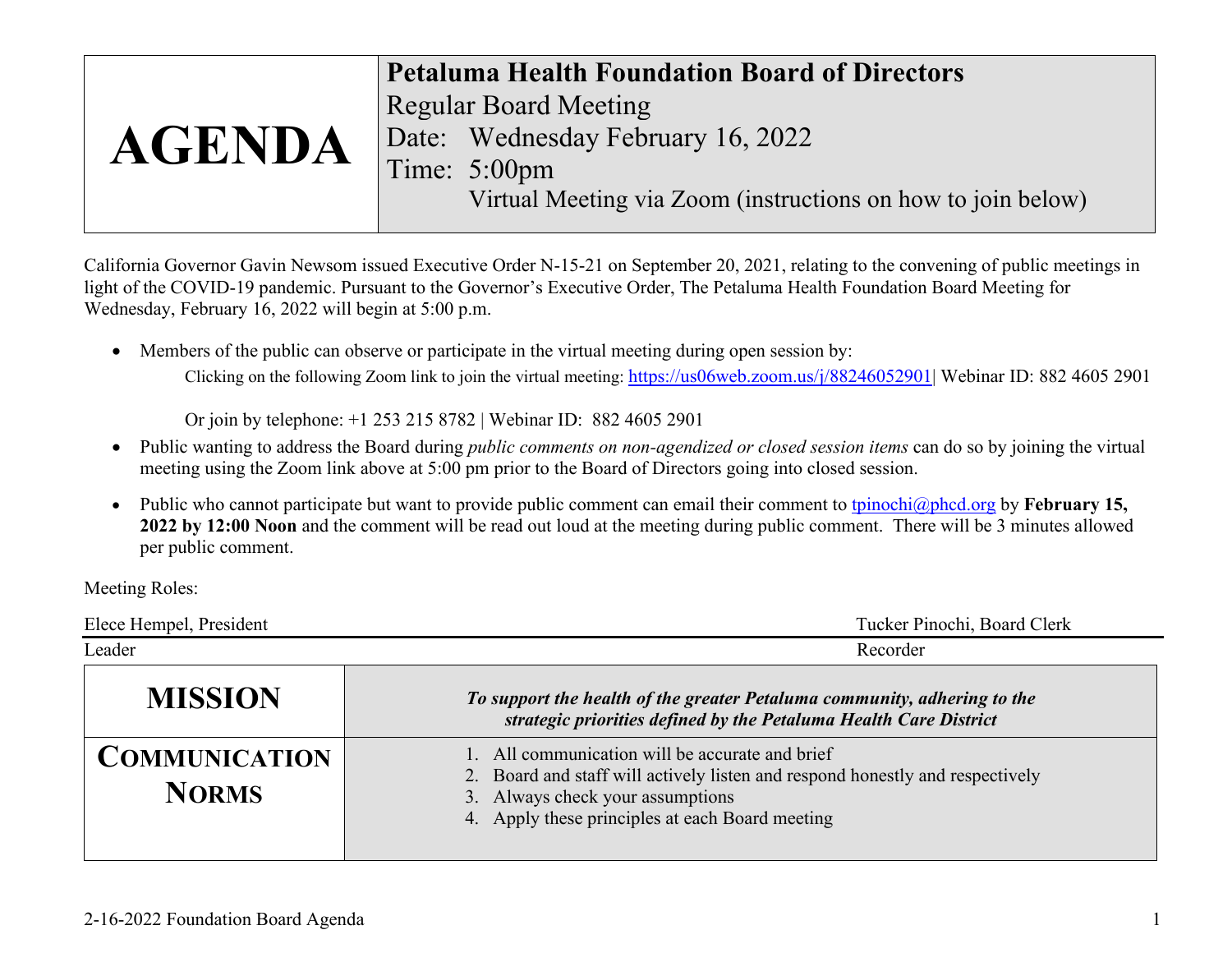The Board values public comments and wishes to convey that although Board members cannot discuss items that are not on the agenda, they listen carefully, appreciate, and value input from the public.

There are two opportunities to address the Board during the Board meeting. The first opportunity is during *Public Comments* where the public is invited to make comments on items that are not listed on the current agenda. Public comments are limited to 3 minutes per person. The Board is scheduled to receive no more than 15 minutes of public comments in total unless the Board approves a longer period. If more than three persons wish to address the Board on the same topic, they are encouraged to select a spokesperson. The Board does not take action or discuss items not appearing on the agenda.

The second opportunity for public input is before the Board discusses and takes action on a specific Agenda item. Board of Directors meetings are typically held on the third Wednesday of each month starting at 5:00 PM unless otherwise noticed. Copies of agendas and approved minutes are available on the PHCD website, [www.phcd.org.](http://www.phcd.org/)

| <b>AGENDA ITEM</b>                                                                                                                                                                                                                                                                                                                                    | <b>METHOD</b>                 | <b>RESPONSIBILITY</b>                                     |
|-------------------------------------------------------------------------------------------------------------------------------------------------------------------------------------------------------------------------------------------------------------------------------------------------------------------------------------------------------|-------------------------------|-----------------------------------------------------------|
| 1. CALL TO ORDER<br>Roll Call<br>Timekeeper<br>Call for Conflict                                                                                                                                                                                                                                                                                      |                               | Ramona Faith,<br><b>CEO</b>                               |
| 2. CONSENT CALENDAR: The following items are considered routine and non-<br>controversial and will be enacted by one motion as recommended. At the request of the<br>Board of Directors, a specific item may be discussed and/or removed from the Consent<br>Calendar for separate action.<br>Approval of Feb. 16, 2022 PHF Board Agenda<br>$\bullet$ | Motion and Action             | Ramona Faith,<br><b>CEO</b>                               |
| 3. PETALUMA HEALTH FOUNDATION APPOINTMENT OF OFFICERS<br><b>Public Comments</b>                                                                                                                                                                                                                                                                       | Discussion/<br>Action         | Ramona Faith,<br><b>CEO</b>                               |
| 4. RESOLUTION #1-22: GOVERNMENT CODE SECTION 54952(B) AUTHORIZING<br><b>TELECONFERNCE MEETINGS</b><br>Periodic Findings Requirement (AB361)<br><b>Public Comments</b>                                                                                                                                                                                 | Discussion/<br>Action         | Elece Hempel,<br>President                                |
| 4. PUBLIC COMMENTS (non-agenda items)                                                                                                                                                                                                                                                                                                                 | Informational                 |                                                           |
| <b>5. COMMUNITY HEALTH NEEDS</b><br>Grant giving process<br>Portrait of Sonoma                                                                                                                                                                                                                                                                        | Informational/<br>Discussion/ | Elece Hempel,<br>President<br>Kelly Noe,<br>Sonoma County |